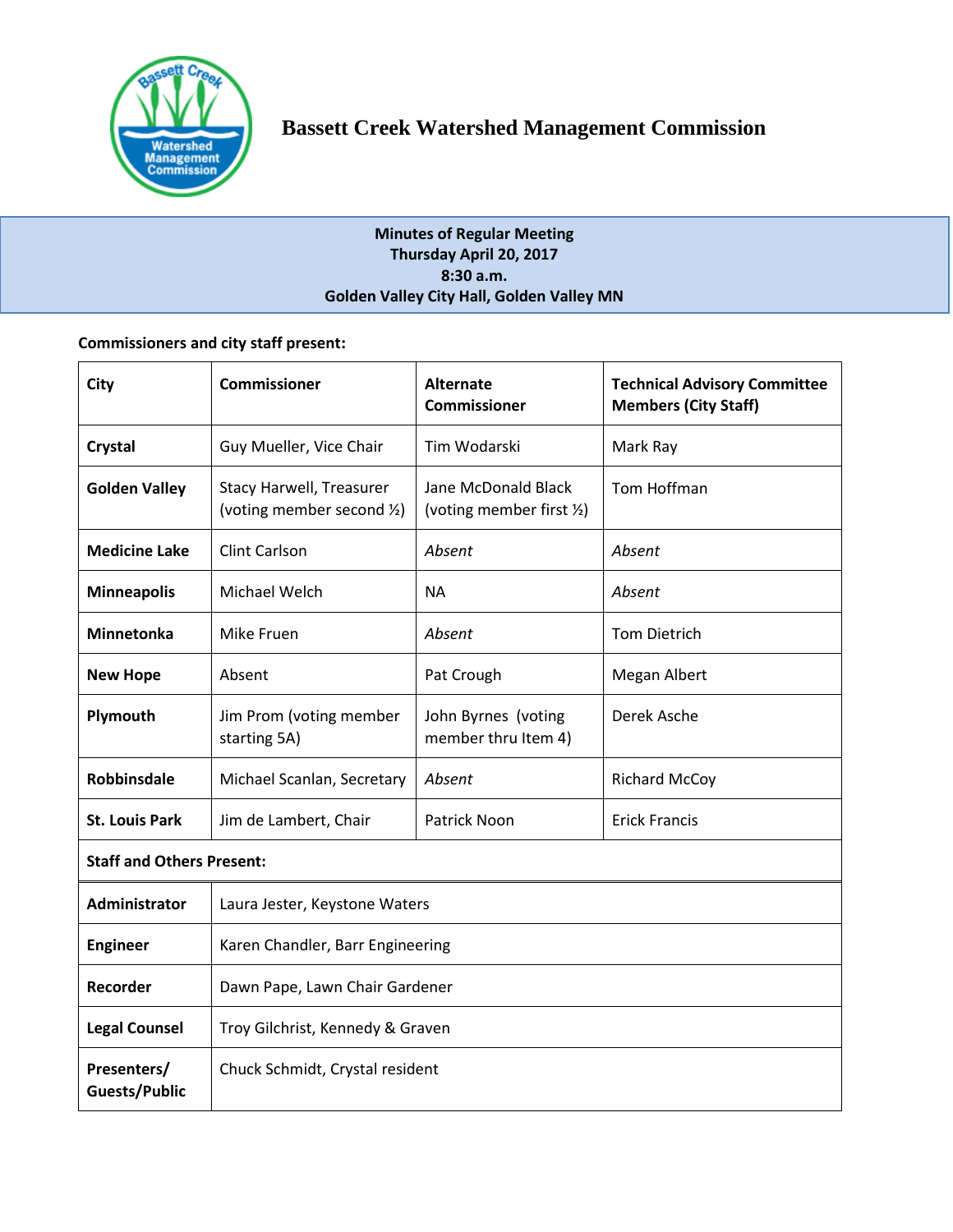# **1. CALL TO ORDER AND ROLL CALL**

On Thursday April 20, 2017 at 8:30 a.m. in the Council Conference Room at Golden Valley City Hall (7800 Golden Valley Rd.), Chair de Lambert called to order the meeting of the Bassett Creek Watershed Management Commission (BCWMC) and asked for roll call to be taken. No cities were absent from the roll call.

#### **2. CITIZEN FORUM ON NON-AGENDA ITEMS**

None

#### **3. APPROVAL OF AGENDA**

Administrator Jester requested the addition of item 5D, the Citizen Assisted Monitoring Program (CAMP) Agreement with Met Council.

**MOTION:** Alt. Commission McDonald Black moved to approve the agenda as amended. Commissioner Welch seconded the motion. Upon a vote, the motion carried 9-0.

## **4. CONSENT AGENDA**

**MOTION:** Commissioner Welch moved to approve the consent agenda. Alt. Commissioner McDonald Black seconded the motion. Upon a vote, the motion carried 9-0.

The following items were approved as part of the consent agenda: the March 16, 2017 Commission Meeting Minutes, the April 2017 Financial Report, the payment of invoices, approval not to waive monetary limits on municipal tort liability, and acceptance of the BCWMC fiscal year 2016 financial audit.

The general and construction account balances reported in the April 2017 Financial Report are as follows:

| <b>Checking Account Balance</b>            | \$794,358.18      |
|--------------------------------------------|-------------------|
| TOTAL GENERAL FUND BALANCE                 | \$794,358.18      |
| TOTAL CASH & INVESTMENTS ON-HAND (4/12/17) | \$2,366,729.55    |
| CIP Projects Levied – Budget Remaining     | (54, 494, 990.84) |
| Closed Projects Remaining Balance          | (52, 128, 261.29) |
| 2012-2016 Anticipated Tax Levy Revenue     | \$9.476.76        |
| 2017 Anticipated Tax Levy Revenue          | \$1,303,600.00    |
| Anticipated Closed Project Balance         | $($ \$815,184.53) |

Before the business of the meeting got underway, Chair de Lambert introduced the new alternate commissioner from the City of Crystal, Tim Wodarski, and Dawn Pape, who will be taking on some administrative duties such as taking minutes during meetings.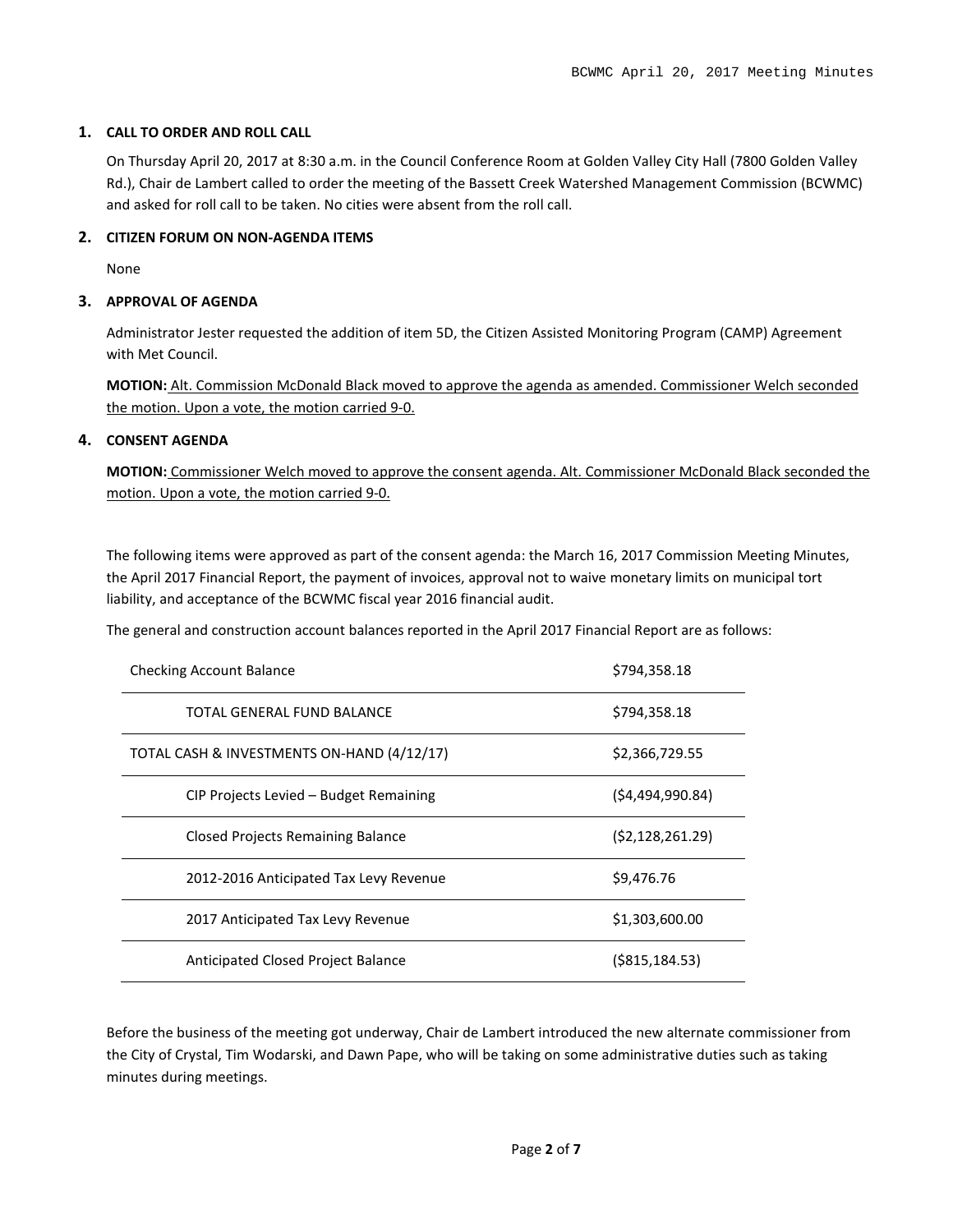#### **5. BUSINESS**

## **A. Receive Presentation and Discuss Draft Feasibility Study for Bassett Creek Park Pond/Winnetka Pond Dredging Project (BCP-2)**

#### [Commissioner Prom arrives.]

Commission Engineer Chandler presented the draft feasibility study for the Bassett Creek Park Pond/Winnetka Pond Dredging Project (BCP-2), slated for construction in 2018. She reported that the Commission ordered this study in July 2016. She noted that both ponds are located in the City of Crystal and both ponds are on the North Branch of Bassett Creek, so they are both "online" treatment ponds. Engineer Chandler noted that analysis of sediment in Bassett Creek Park Pond indicates that some of the sediment is contaminated and will require landfilling, which adds to the cost of the project. She noted that Winnetka Pond was probably only designed to be 2-ft. deep. She reminded the Commission that Winnetka Pond is on the trunk system and was identified as part of the flood control system, but is not technically part of the official BCWMC Flood Control Project.

Commissioner Welch asked if there was any direct discharge to Bassett Creek Park Pond. Engineer Chandler replied affirmatively and that there may be more contamination near those outfalls.

There was also discussion about the ponds being designated as public water v. public water wetland. Engineer Chandler clarified that the water body is a "public water" but the whole pond area is delineated as a wetland. Engineer Chandler reported on a technical stakeholder meeting with the MN Department of Natural Resources, U.S. Army Corps of Engineers, Minnesota Pollution Control Agency, Commissioner Mueller, Administrator Jester, and city staff to discuss permitting constraints. She noted the DNR is focused on staying out of delineated wetlands. In the case of Bassett Creek Park Pond, the deep area is considered non-wetland so it can be made deeper.

#### [Derek Asche arrives.]

Engineer Chandler described different add-ons and alternatives for Bassett Creek Park Pond including creating a forebay to capture sediment as it first enters the pond, further deepening the deep part of the pond (up to 10 feet) in order to harbor fish, and installing a native buffer all around the pond. For Winnetka Pond she noted that ownership of the pond is split between the city and owner of the apartment buildings so there are fewer opportunities to install a buffer or implement different alternatives. However, she noted that one appealing alternative for Winnetka Pond is to dredge it deeper than originally designed, to a depth of 4.2 feet, which will increase its pollutant removal abilities.

Engineer Chandler reported that the P8 model does not do a good job of estimating pollutant removals of the projects because the ponds are on the creek itself and the model doesn't include upstream bank erosion, nor scouring and re-suspension within the ponds themselves. However, she noted the Engineer analyzed flow velocities in Winnetka Pond and found that a large portion of sediment is susceptible to re-suspension. Engineer Chandler reported that the Engineer's professional judgment is that the current pond is likely only achieving 20% of what the P8 model predicts under existing conditions, so the additional annual total phosphorus removal is more likely to be approximately 49.6 lbs per year if Alternative 2 (deepening pond to 4.2 ft) is implemented.

Engineer Chandler reported that her recommendation is for the Commission to implement Winnetka Pond East Alternative 2. She noted that with the high cost of dredging Bassett Creek Park Pond and the complicated issues there, it is recommended to set this project aside until after 2024. She noted that in the meantime, the Commission should collect data on the North Branch of Bassett Creek, which could be used to recalibrate the P8 model, and allow the city to finalize its Bassett Creek Park improvement planning.

Chair de Lambert asked if there would be a cost reduction if the sediment could be disposed on-site. Engineer Chandler indicated yes, there would be a savings. Mark Ray with the City of Crystal indicated that possibly some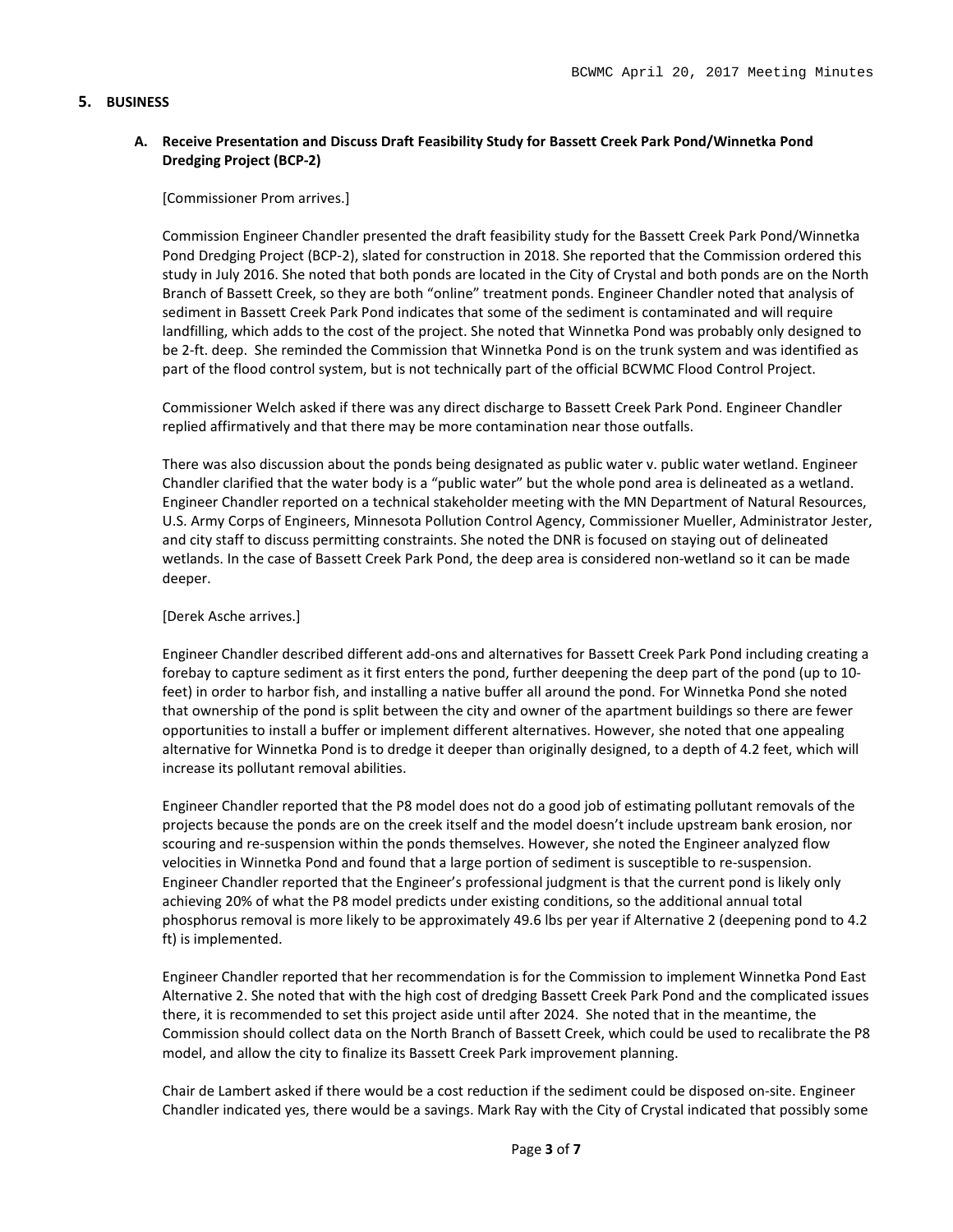Winnetka Pond sediment could be used in a project at Bassett Creek Park where fill is needed.

Engineer Chandler stated that dredging Winnetka Pond also makes sense now because it's located upstream of Bassett Creek Park Pond and that the pond is so full of sediment that it's nearly interfering with the pond's flood storage.

There was a question about the possibility of not dredging either pond and thus not having a CIP project in 2018. Engineer Chandler noted that both ponds need to be dredged and the longer the wait, the more expensive it will be because more sediment will need to be removed.

There was discussion about inquiring with the Winnetka Apartments property owner about installing a native buffer around the pond. Mr. Ray responded that the apartment owner had not been approached but that he/she can be asked about that possibility.

Commissioner Welch wondered about wetland impacts and permitting issues. Engineer Chandler answered there were no wetland regulations when Winnetka Pond was constructed in the 1960s. She noted that wetland permitting would be easier if the project involves dredging only the accumulated sediment to return the project to its design condition, and that dredging to 4.2 ft. would be considered impacting a wetland. She noted that obtaining a permit is possible, but more of a hurdle.

Asked for her input, Administrator Jester commented that she agreed with the Commission Engineer's recommendation. She noted a buffer along Winnetka Pond would be beneficial, that now it is mostly mown grass to the edge which attracts many geese. Commission Engineer Chandler and Mr. Ray noted that installation of a buffer along the north side of the pond would cost approximately \$45,000.

When asked for direction on action needed now, Engineer Chandler stated that this is a draft report and that she would add in the "professional judgment" numbers on pollutant removals in Winnetka Pond, add in the possibility of installing a buffer on the pond and investigate the savings resulting from the City of Crystal using excavated sediment in their Bassett Creek Park project.

Mr. Asche noted that the Commission invested heavily in the P8 model and it was developed for the purpose of comparing outcomes of projects. He noted that the study should include other benefits of the project, including pollinator habitat, increased dissolved oxygen, etc. There was discussion about the need for on-going maintenance, such as regular dredging of the pond like West Medicine Lake Pond, which is on Plymouth Creek. It was noted that maintenance is a city responsibility and the distinction between maintenance dredging and this larger CIP project should be identified in the feasibility report.

Commissioner Mueller stated his support for the Engineer's recommendation, but also noted that the Commission needs to look at different alternatives or it will become a dredging commission. He described the idea of a "grand bargain" in that during a future CIP project, the Commission dredges Bassett Creek Park Pond and installs a forebay that will be maintained by the city with regular dredging that should eliminate the need for a large CIP project to again dredge the pond in 30 years.

[Commissioner Stacy Harwell arrives and Alternative Commissioner Jane McDonald Black departs]

Commissioner Mueller continued, stating that the P8 model might be selectively steering the Commission toward solutions whose benefits are measurable by the model and thus limiting the Commission's consideration of alternatives, typically to those that involve the use of pipes, pumps, and ponds. He noted that the model doesn't consider wetland functions and biological benefits and that controlling the source of the runoff (before it gets to ponds) should be considered. Commissioner Mueller recommended the creation of a task force to study ways to retain and infiltrate storm water runoff at its source before it enters the ponds along the BCWMC Trunk System.

Commissioner Welch restated that cities are responsible for pond dredging and maintenance, not the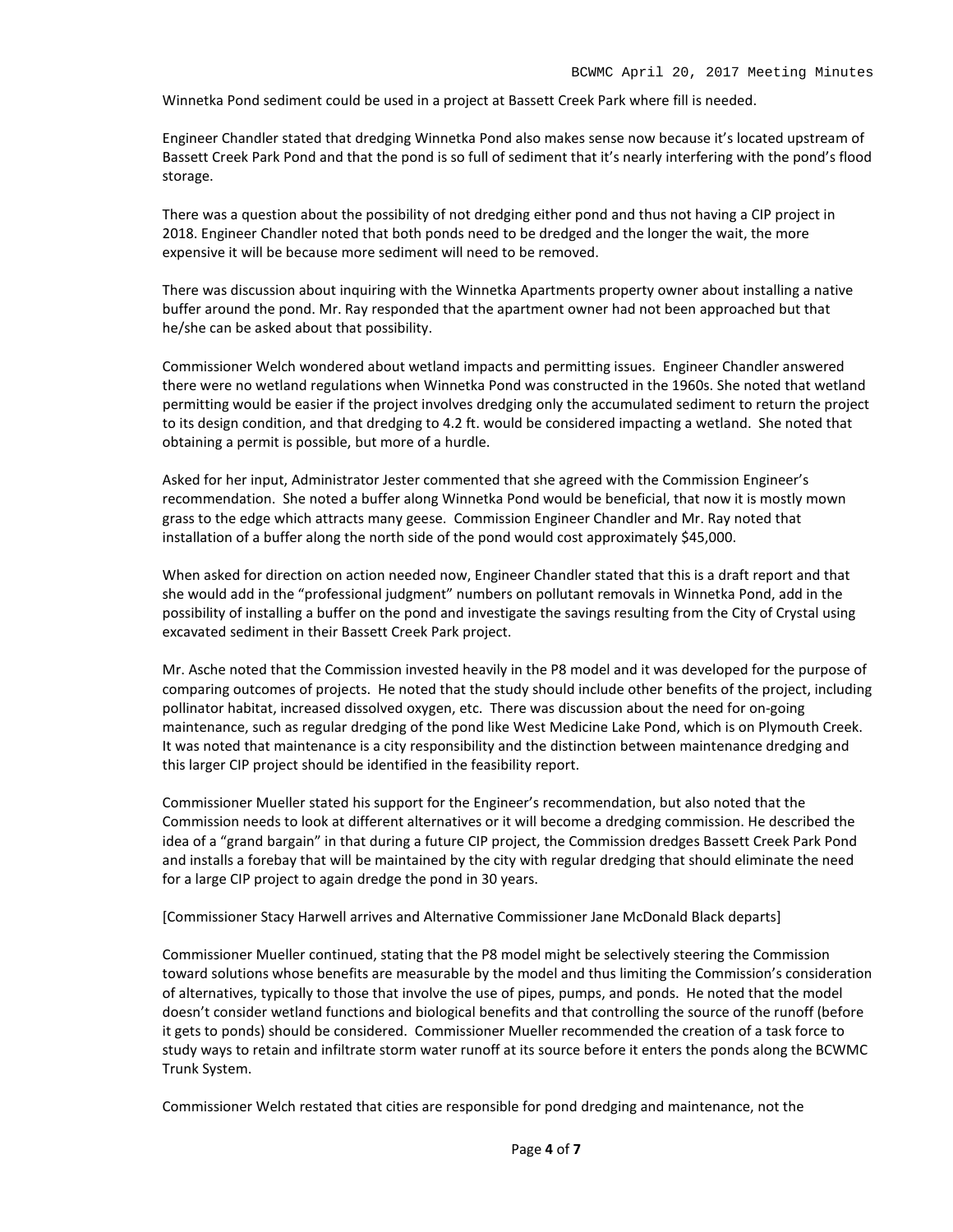Commission. He noted that these ponds are different in that they are part of the North Branch of Bassett Creek and part of the BCWMC Trunk System. He further noted that the 2015 BCWMC Watershed Management Plan lays out studies, plans, and programs for reducing the source of pollution.

Mr. Asche inquired about impairments along the North Branch and indicated that the feasibility study and project focuses on phosphorus pollution but that there are other factors to consider including macroinvertebrate communities, dissolved oxygen levels, bacteria, etc. It was noted that the creek is only impaired for bacteria right now. Mr. Asche pointed out that he appreciates Commissioner Mueller's comments on looking at long-term ideas.

There was a discussion about removing geese around Winnetka Pond and how that might significantly reduce phosphorus and bacteria loads in the pond. Commissioner Prom mentioned how removing geese on Bass Lake improved water quality and was cost effective. Goose management should be added to feasibility study.

[Commissioner Welch departs.]

Chair de Lambert remarked that a good discussion was held and he was looking for a summary. He noted there seemed to be general consensus for the Engineer's recommendation.

Engineer Chandler recapped the discussion and noted that the following items would be added to the final feasibility study that would come to the Commission at their next meeting:

- 1. Include the professional judgement figures for pollutant removal from Winnetka Pond deepening
- 2. Work with City of Crystal on possibility of using dredged material on nearby park land
- 3. Inquire with the Winnetka Apartments owner/manager about installing a native buffer
- 4. Investigate the possibility and effects of goose management around Winnetka Pond
- 5. Consider wetland functions and additional benefits including pollinator habitat
- 6. Include distinction between this dredging project and city-maintained pond dredging projects and why this project is proposed as a Commission project

#### **B. Receive Update on Curly-leaf Pondweed Control on Medicine Lake i.Ratify Agreement with Three Rivers Park District for Cooperation of Curly-leaf Pondweed Control ii.Ratify Contract with PLM Lake and Land Management for Curly-leaf Pondweed Treatment**

Administrator Jester reported that she (with City of Plymouth's assistance) developed and disseminated a request for quotes from herbicide applicators and applied for a DNR herbicide application permit. She also coordinated with Three Rivers Park District to perform surveys of the curly-leaf pondweed before and after the herbicide treatment and to share in the cost of the treatment. She noted that since the treatment was needed before water temperatures reach 60 degrees, there wasn't time to get Commission approval of agreements with Three Rivers Park District and the contractor before work needed to be done. She requested Commission ratification of the executed agreements.

**MOTION:** Commissioner Carlson moved to ratify the agreement with Three Rivers Park District for cooperation of curly-leaf pondweed control and to ratify the contract with PLM Lake and Land Management for curly-leaf pondweed treatment. Commissioner Prom seconded the motion. Upon a vote, the motion carried 8-0. [The City of Minneapolis was absent from the vote.]

Commissioner Carlson inquired about historical curly-leaf pondweed control locations. Mr. Asche remarked that curly-leaf pondweed treatment locations are included in reports that are on the city's website. Commissioner Carlson commented that the City of Medicine Lake is appreciative of curly-leaf pondweed control.

## **C. Receive Correspondence from Former Commissioner Regarding Pending Environmental Bills.**

Administrator Jester reported the Commission received an email from former Commissioner Stauner who is concerned about the Omnibus Environmental Bill that recently passed the Minnesota House of Representatives and the Minnesota State Senate. There was a lengthy discussion about whether the Commission should submit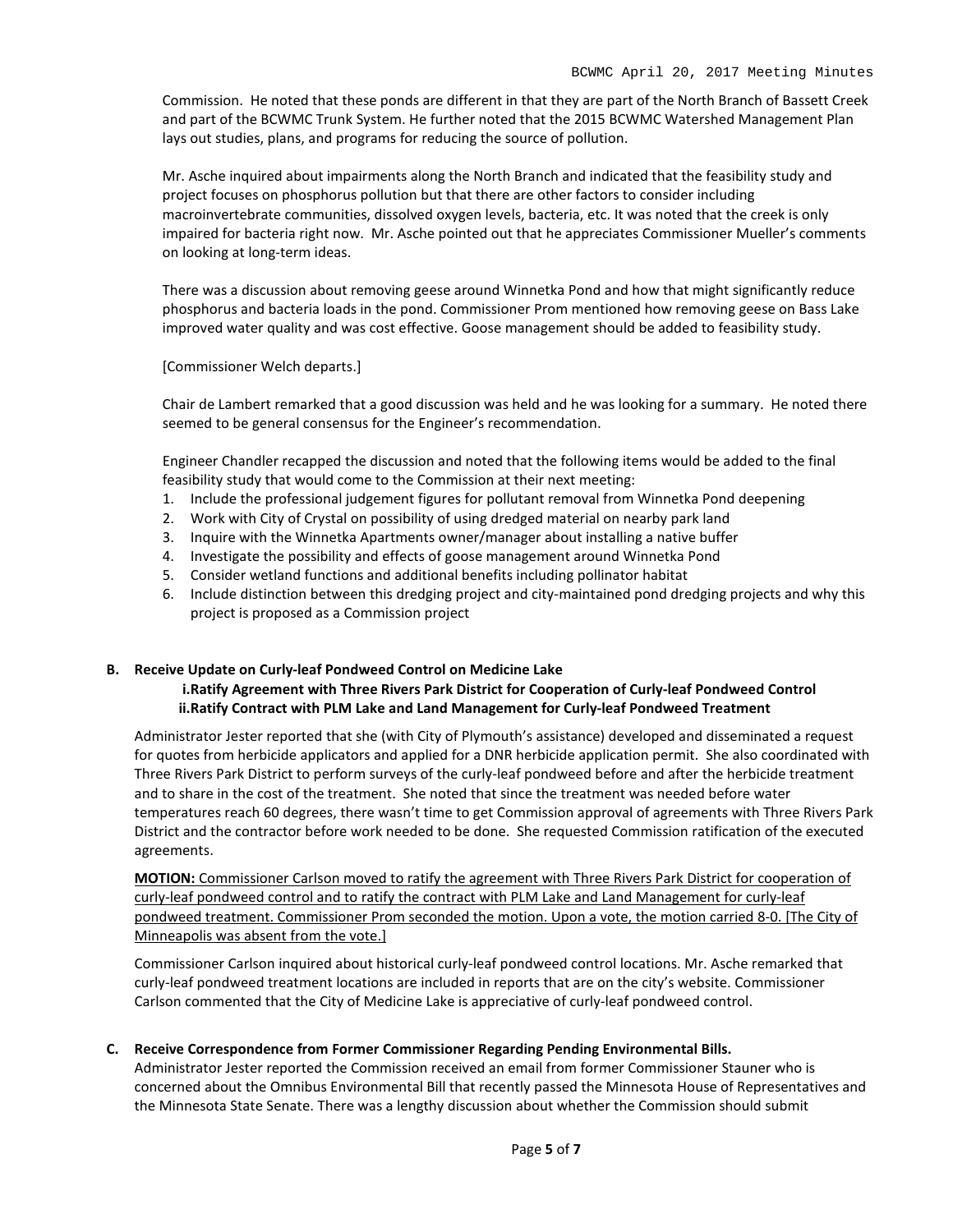comments to the Governor before he acts on the bill and whether or not it was appropriate for the Commission to weigh in on political issues such as this. Some commissioners thought the Administrator should write a letter to the Governor from the Commission while others indicated that the Commission should stay out of partisan politics and noted that individuals could contact politicians on their own without representing the Commission, specifically. There was further discussion on the particular provisions in the omnibus bill and whether or not they directly affected the Commission's work. Commissioners also discussed and considered sending a postcard rather than a letter and keeping the message non-political and simply in support of clean water.

**MOTION:** Commissioner Carlson moved to direct the Administrator to draft a simple, friendly, non-offensive, letter with history of Commission support of clean water. Commissioner Harwell seconded the motion. Upon a vote, the motion tied 4-4 and thus failed. [In favor: Commissioners Mueller, Harwell Carlson, Crough. Opposed: Commissioners, Scanlon, Byrnes, de Lambert, Fruen. City of Minneapolis was absent from the vote.]

[Commissioner Crough departs.]

**MOTION:** Commissioner Carlson moved to direct the Administrator to draft a postcard in support of clean water without the Commission logo for use by individuals. There was no second.

**D. Consider Approval of CAMP (Citizen Assisted Monitoring Program) Agreement with Met Council** Administrator Jester reported that this is an annual agreement with Met Council to participate in the Citizen Assisted

Monitoring Program. She noted that there are 7 BCWMC lakes in the program this year.

**MOTION:** Commissioner Scanlan moved to approve the CAMP agreement with the Met Council. Commissioner Prom seconded the motion. Upon a vote, the motion passed 7-0. [The cities of Minneapolis and New Hope were absent from the vote.]

#### **6. COMMUNICATIONS**

#### **a. Administrator's Report**

i. Update on Minor Plan Amendment

Administrator Jester reported that the minor amendment process was underway, including the 30-day comment period for agencies. She noted the public hearing would be held on May  $18<sup>th</sup>$  at the beginning of the Commission meeting. She also noted the upcoming Westwood Nature Center event with Great River Greening, a cleanup in Bassett Creek Park in Minneapolis on April 22, and two upcoming committee meetings.

#### **b. Chair**

Chair de Lambert noted that the Westwood Nature Center event last year was very enjoyable and hoped the Commission could be involved again this year.

#### **c. Commissioners**

Commissioner Harwell provided Commissioners with Governor Dayton's phone number so individuals could give comments on the omnibus environmental bill. Commissioner Mueller announced that the there is also a cleanup at Bassett Creek Park in Crystal. Commissioner Carlson asked if the APM/AIS committee would be meeting in time to impact the 2018 budget. Commissioner Prom gave an update on the Agora development and noted that there is still no purchase agreement with Walmart. Engineer Chandler stated that Barr received a resubmittal of the Agora development plans in response to Commission comments. Mr. Ray reminded people that it is severe weather week with sirens planned for 1:45 p.m. and 6:45 p.m.

**d. TAC Members -** No comments

#### **e. Committees**

- i. Report on March 27<sup>th</sup> Budget Committee Meeting Committee is working through options and will present recommendations at the May Commission meeting
- ii. Upcoming Education and Budget Committees Meetings to be held also on April 24<sup>th</sup> at 1:00 p.m. and 8:00 a.m., respectively.